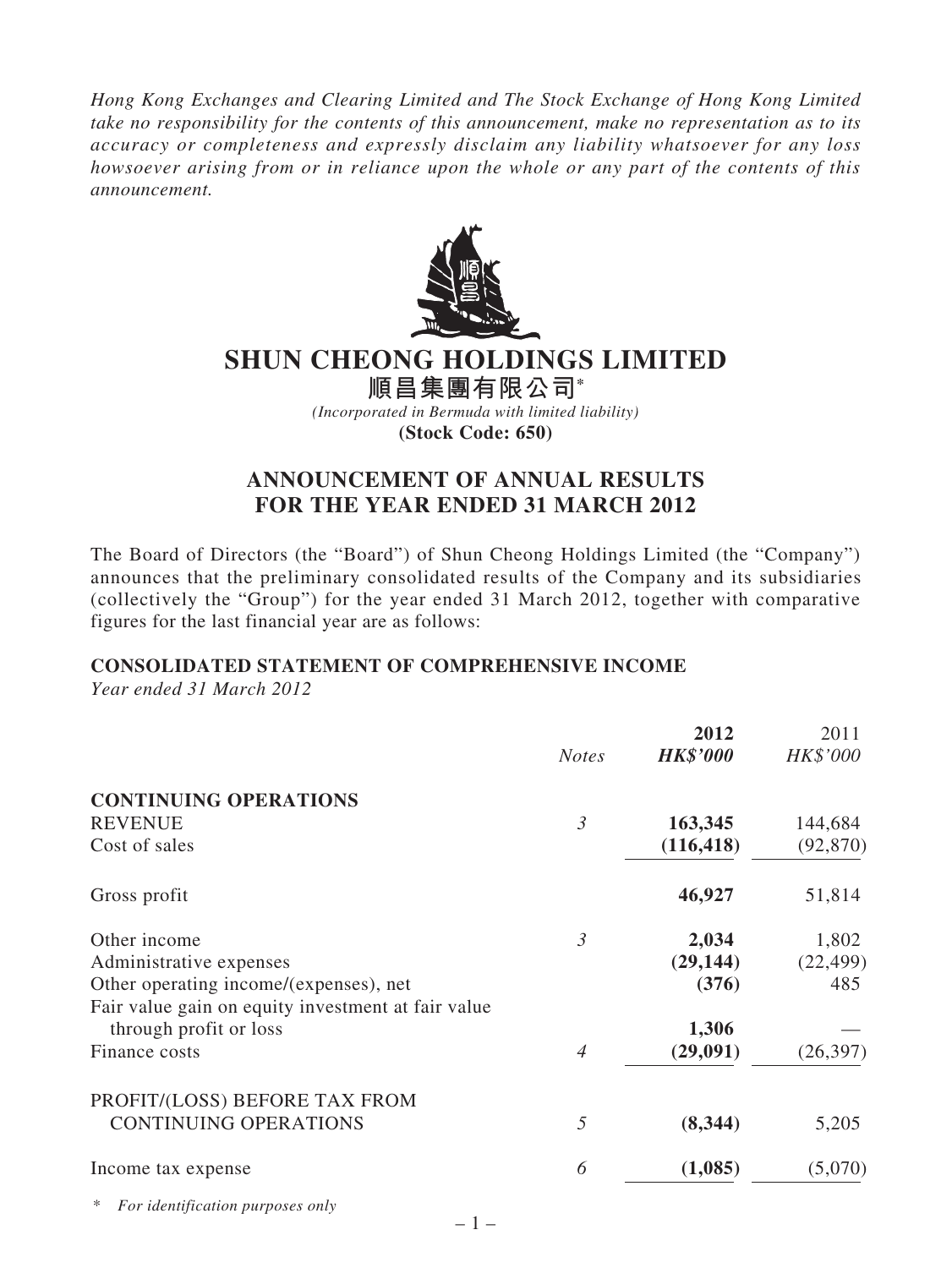|                                                                                                    | <b>Notes</b>   | 2012<br><b>HK\$'000</b>                          | 2011<br>HK\$'000           |
|----------------------------------------------------------------------------------------------------|----------------|--------------------------------------------------|----------------------------|
| PROFIT/(LOSS) FOR THE YEAR FROM<br><b>CONTINUING OPERATIONS</b>                                    |                | (9, 429)                                         | 135                        |
| <b>DISCONTINUED OPERATION</b><br>Profit for the year from a discontinued operation                 | $\overline{7}$ |                                                  | 749                        |
| PROFIT/(LOSS) FOR THE YEAR                                                                         |                | (9, 429)                                         | 884                        |
| OTHER COMPREHENSIVE INCOME<br>Exchange differences on translation<br>of foreign operations         |                | 9,746                                            | 8,557                      |
| TOTAL COMPREHENSIVE INCOME<br>FOR THE YEAR                                                         |                | 317                                              | 9,441                      |
| Profit/(loss) for the year attributable to:<br>Owners of the Company<br>Non-controlling interests  |                | (9,067)<br>(362)                                 | 1,647<br>(763)             |
|                                                                                                    |                | (9, 429)                                         | 884                        |
| Total comprehensive income attributable to:<br>Owners of the Company<br>Non-controlling interests  |                | 679<br>(362)                                     | 10,204<br>(763)            |
|                                                                                                    |                | 317                                              | 9,441                      |
| EARNINGS/(LOSS) PER SHARE ATTRIBUTABLE<br>TO OWNERS OF THE COMPANY                                 | 8              |                                                  |                            |
| <b>Basic</b><br>— For profit/(loss) for the year<br>— For profit/(loss) from continuing operations |                | $(2.61 \text{ cents})$<br>$(2.61 \text{ cents})$ | $0.47$ cent<br>$0.26$ cent |
| Diluted<br>— For profit/(loss) for the year<br>- For profit/(loss) from continuing operations      |                | $(2.61 \text{ cents})$<br>$(2.61$ cents)         | $0.47$ cent<br>$0.26$ cent |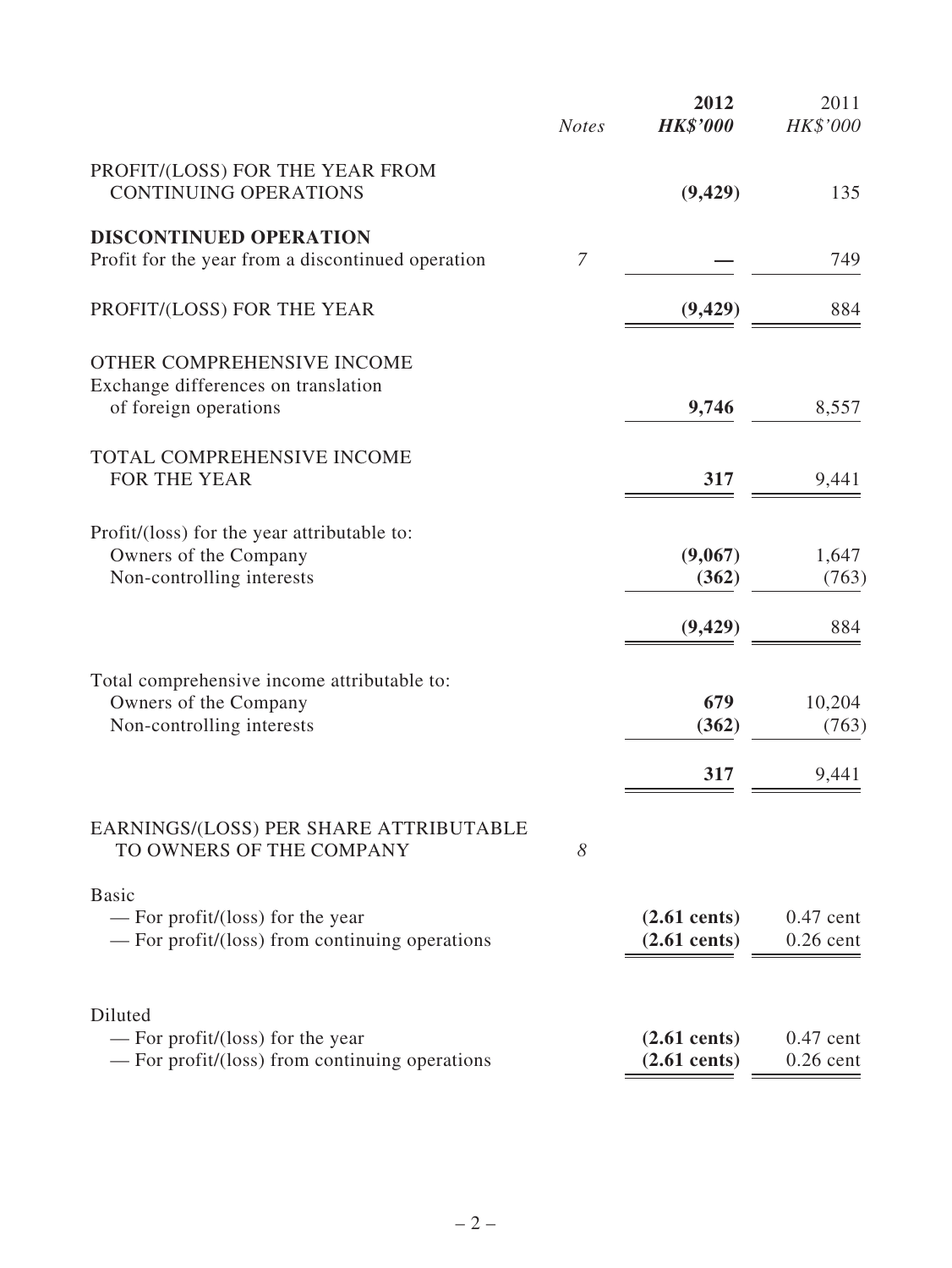# **CONSOLIDATED STATEMENT OF FINANCIAL POSITION**

*31 March 2012*

|                                                        | <b>Notes</b> | 2012<br><b>HK\$'000</b> | 2011<br>HK\$'000 |
|--------------------------------------------------------|--------------|-------------------------|------------------|
| <b>NON-CURRENT ASSETS</b>                              |              |                         |                  |
| Property, plant and equipment                          |              | 494,772                 | 485,356          |
| Investment in a jointly-controlled entity              |              | 98,400                  |                  |
| Deferred tax assets                                    |              |                         |                  |
| Total non-current assets                               |              | 593,172                 | 485,356          |
| <b>CURRENT ASSETS</b>                                  |              |                         |                  |
| Inventories                                            |              | 4,551                   | 2,819            |
| Trade receivables                                      | 9            | 22,526                  | 17,210           |
| Prepayments, deposits and other receivables            |              | 10,700                  | 11,179           |
| Equity investment at fair value through profit or loss |              | 3,524                   |                  |
| Cash and cash equivalents                              |              | 63,972                  | 106,524          |
| Total current assets                                   |              | 105,273                 | 137,732          |
| <b>CURRENT LIABILITIES</b>                             |              |                         |                  |
| Trade payables                                         | 10           | 11,903                  | 10,918           |
| Other payables, accruals and deposits                  |              | 50,358                  | 36,168           |
| Due to related companies                               |              | 20,812                  | 685              |
| Tax payable                                            |              | 5,254                   | 3,999            |
| Convertible bonds                                      | 11           | 109,316                 |                  |
| Interest-bearing bank borrowing — current portion      |              | 38,745                  | 3,540            |
| Total current liabilities                              |              | 236,388                 | 55,310           |
| NET CURRENT ASSETS/(LIABILITIES)                       |              | (131, 115)              | 82,422           |
|                                                        |              |                         |                  |
| <b>TOTAL ASSETS LESS CURRENT LIABILITIES</b>           |              | 462,057                 | 567,778          |
| <b>NON-CURRENT LIABILITIES</b>                         |              |                         |                  |
| Due to related companies                               |              | 10,235                  |                  |
| Convertible bonds                                      | 11           |                         | 99,748           |
| Interest-bearing bank borrowing                        |              | 233,085                 | 260,780          |
| Total non-current liabilities                          |              | 243,320                 | 360,528          |
| Net assets                                             |              | 218,737                 | 207,250          |
|                                                        |              |                         |                  |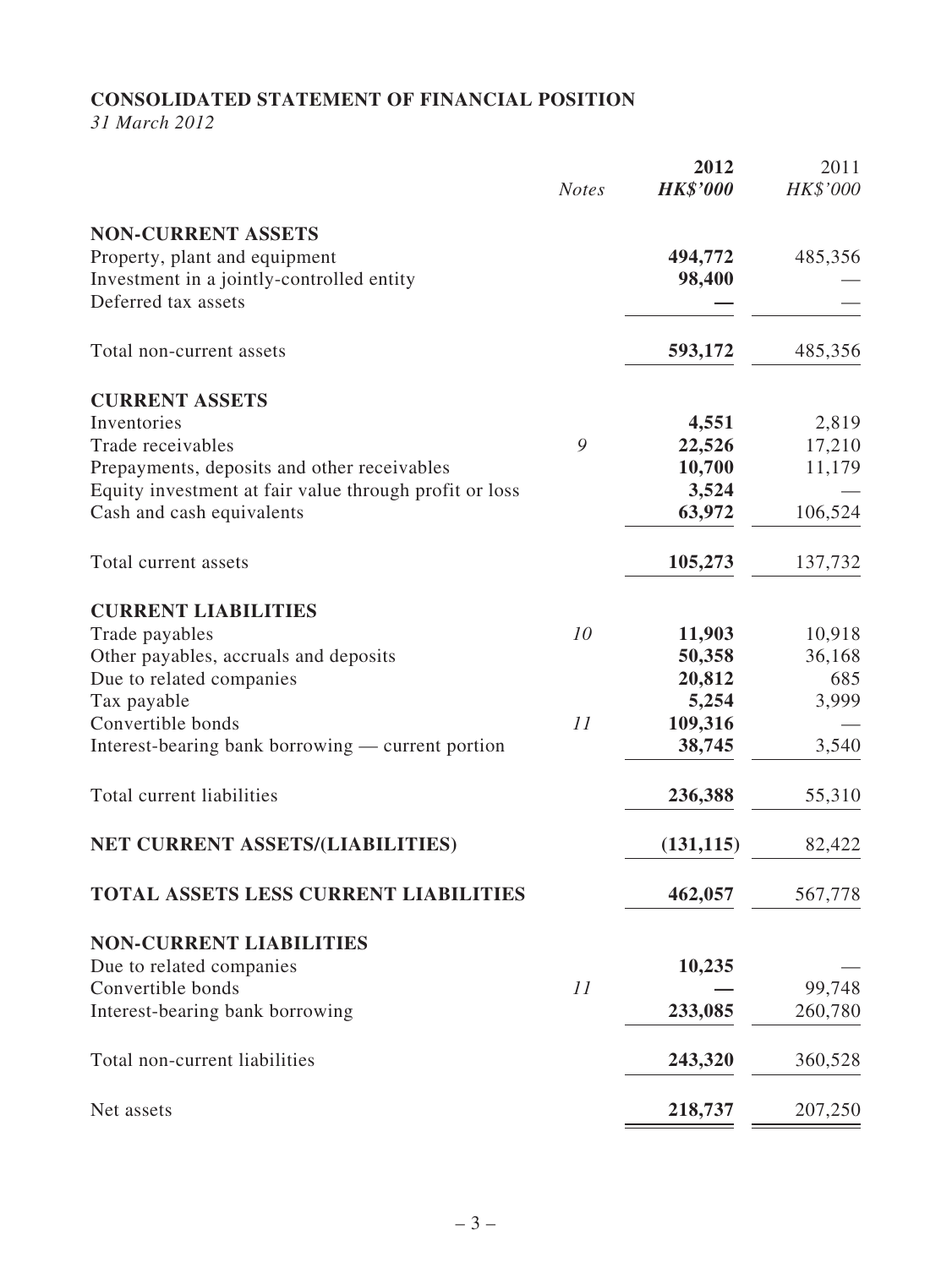|                                                     | 2012            | 2011     |
|-----------------------------------------------------|-----------------|----------|
|                                                     | <b>HK\$'000</b> | HK\$'000 |
| <b>EQUITY</b>                                       |                 |          |
| <b>Equity attributable to owners of the Company</b> |                 |          |
| Issued capital                                      | 3,473           | 3,473    |
| Equity component of convertible bonds               | 43,272          | 43,272   |
| Reserves                                            | 162,883         | 160,505  |
|                                                     | 209,628         | 207,250  |
| <b>Non-controlling interests</b>                    | 9,109           |          |
| <b>Total equity</b>                                 | 218,737         | 207,250  |

#### *Notes:*

#### **1.1 BASIS OF PRESENTATION**

The Group incurred a net loss of HK\$9,429,000 for the year ended 31 March 2012, and at the end of the reporting period, the Group recorded net current liabilities of HK\$131,115,000, which included convertible bonds (the "Bonds") of HK\$109,316,000 and current portion of interest-bearing bank borrowing of HK\$38,745,000.

In view of these circumstances, the directors of the Company have given consideration to the future liquidity and performance of the Group and its available sources of finance in assessing whether the Group will have sufficient financial resources to continue as a going concern.

The consolidated financial statements have been prepared on a going concern basis. In the opinion of the directors of the Company, the Group should be able to continue as a going concern in the coming year taking into consideration of the following:

- (1) Pursuant to the terms of the Bonds, the holder of the Bonds, Tanisca Investments Limited ("Tanisca"), which is a company wholly owned by Mr. Mo Tianquan ("Mr. Mo"), a substantial shareholder holding 60.39% issued shares of the Company at 31 March 2012, may redeem the Bonds prior to maturity under certain circumstances. Upon maturity of the Bonds on 28 March 2013, the Bonds are mandatorily convertible into ordinary shares of the Company. Further details on the terms of the Bonds are set out in note 11 to this results announcement. Subsequent to the end of the financial period, the Company received written confirmation from Tanisca that it will not redeem any portion of the Bonds during the remainder of the Bond term in any circumstance.
- (2) Management is formulating, and will implement, cost saving measures to improve the performance and the cash flows of the Group's operations.

Based on the aforesaid factors, the directors of the Company are satisfied that the Group will have sufficient financial resources to meet its financial liabilities as they fall due for the foreseeable future. Accordingly, the consolidated financial statements have been prepared on a going concern basis.

Should the Group be unable to operate as a going concern, adjustments would have to be made to write down the value of assets to their recoverable amounts and to provide for any further liabilities which might arise. The effect of these adjustments has not been reflected in the financial statements.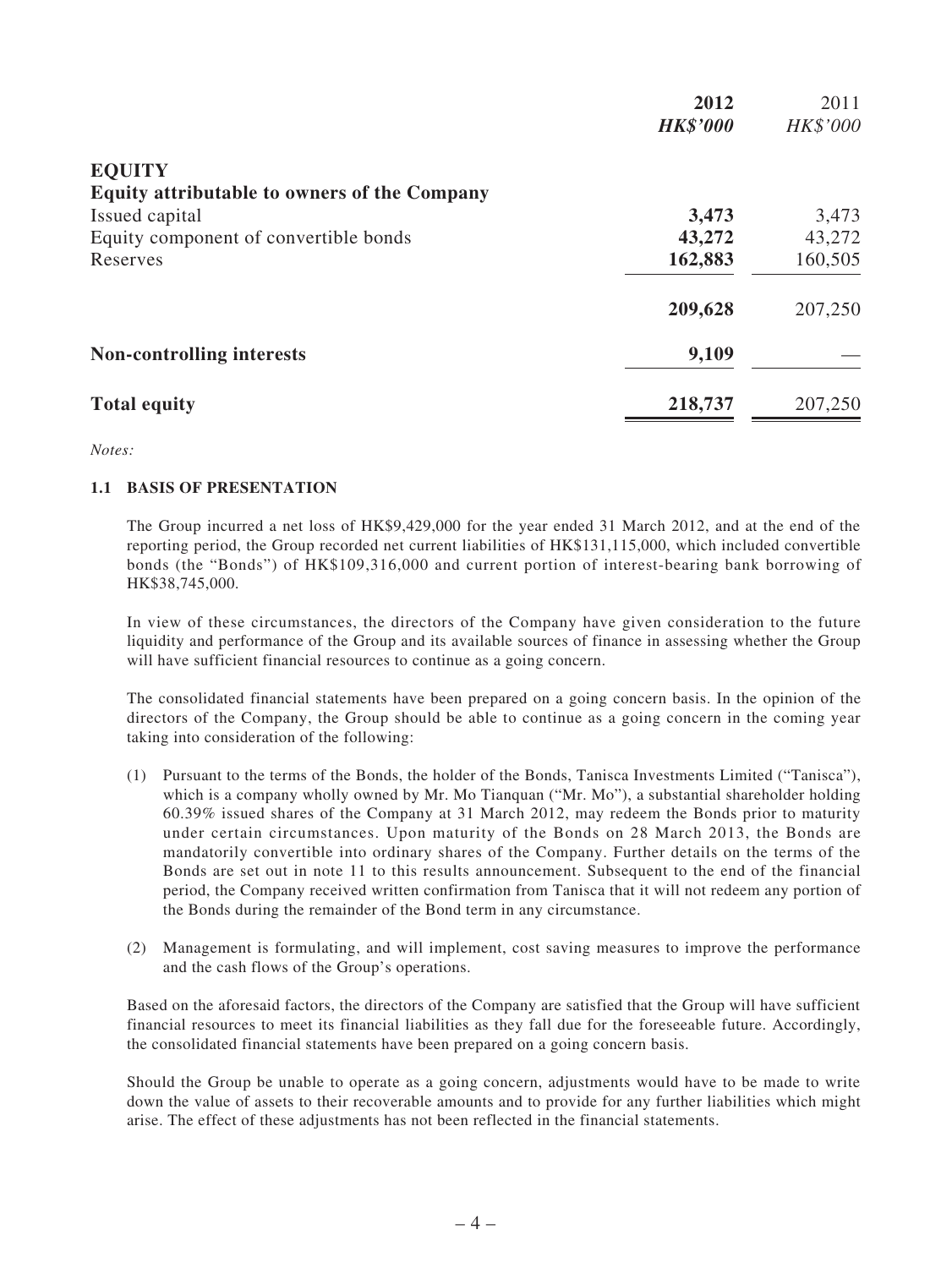#### **1.2 BASIS OF PREPARATION**

These financial statements have been prepared in accordance with Hong Kong Financial Reporting Standards ("HKFRSs") (which include all Hong Kong Financial Reporting Standards, Hong Kong Accounting Standards ("HKASs") and Interpretations) issued by the Hong Kong Institute of Certified Public Accountants, accounting principles generally accepted in Hong Kong and the disclosure requirements of the Hong Kong Companies Ordinance. They have been prepared under the historical cost convention, except for an equity investment at fair value through profit or loss, which has been measured at fair value. These financial statements are presented in Hong Kong dollars ("HK\$") and all values are rounded to the nearest thousand except when otherwise indicated.

### **1.3 CHANGES IN ACCOUNTING POLICY AND DISCLOSURES**

The Group has adopted the following new and revised HKFRSs for the first time for the current year's financial statements.

| <b>HKFRS 1 Amendment</b> | Amendment to HKFRS 1 First-time Adoption of Hong Kong Financial |
|--------------------------|-----------------------------------------------------------------|
|                          | Reporting Standards — Limited Exemption from Comparative        |
|                          | <b>HKFRS 7 Disclosures for First-time Adopters</b>              |
| HKAS 24 (Revised)        | <b>Related Party Disclosures</b>                                |
| HK(IFRIC)-Int 14         | Amendments to HK(IFRIC)-Int 14 Prepayments of a Minimum Funding |
| Amendments               | Requirement                                                     |
| HK(IFRIC)-Int 19         | Extinguishing Financial Liabilities with Equity Instruments     |
| <i>Improvements to</i>   | Amendments to a number of HKFRSs issued in May 2010             |
| <b>HKFRSs 2010</b>       |                                                                 |

Other than as further explained below regarding the impact of HKAS 24 (Revised), and amendments to HKFRS 3, HKAS 1 and HKAS 27 included in *Improvements to HKFRSs 2010*, the adoption of the new and revised HKFRSs has had no significant financial effect on these financial statements.

The principal effects of adopting these new and revised HKFRSs are as follows:

(a) HKAS 24 (Revised) *Related Party Disclosures*

HKAS 24 (Revised) clarifies and simplifies the definitions of related parties. The new definitions emphasise a symmetrical view of related party relationships and clarify the circumstances in which persons and key management personnel affect related party relationships of an entity. The revised standard also introduces an exemption from the general related party disclosure requirements for transactions with a government and entities that are controlled, jointly controlled or significantly influenced by the same government as the reporting entity. The accounting policy for related parties has been revised to reflect the changes in the definitions of related parties under the revised standard. The adoption of the revised standard did not have any impact on the financial position or performance of the Group.

- (b) *Improvements to HKFRSs 2010* issued in May 2010 sets out amendments to a number of HKFRSs. There are separate transitional provisions for each standard. While the adoption of some of the amendments may result in changes in accounting policies, none of these amendments has had a significant financial impact on the financial position or performance of the Group. Details of the key amendments most applicable to the Group are as follows:
	- HKFRS 3 *Business Combinations*: The amendment clarifies that the amendments to HKFRS 7, HKAS 32 and HKAS 39 that eliminate the exemption for contingent consideration do not apply to contingent consideration that arose from business combinations whose acquisition dates precede the application of HKFRS 3 (as revised in 2008).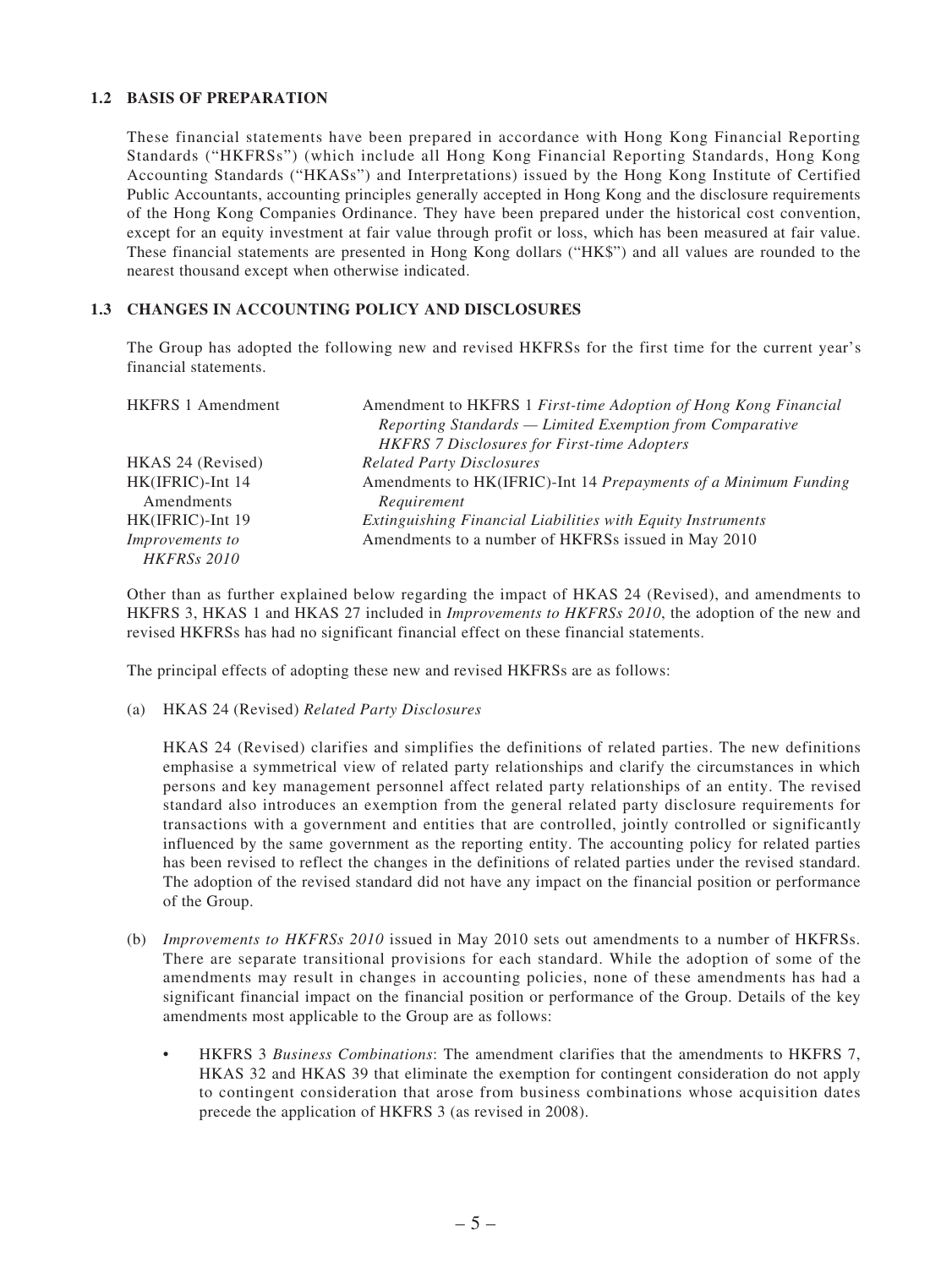In addition, the amendment limits the scope of measurement choices for non-controlling interests. Only the components of non-controlling interests that are present ownership interests and entitle their holders to a proportionate share of the acquiree's net assets in the event of liquidation are measured at either fair value or at the present ownership instruments' proportionate share of the acquiree's identifiable net assets. All other components of non-controlling interests are measured at their acquisition date fair value, unless another measurement basis is required by another HKFRS.

The amendment also added explicit guidance to clarify the accounting treatment for non-replaced and voluntarily replaced share-based payment awards.

- HKAS 1 *Presentation of Financial Statements*: The amendment clarifies that an analysis of each component of other comprehensive income can be presented either in the statement of changes in equity or in the notes to the financial statements. The Group elects to present the analysis of each component of other comprehensive income in the statement of changes in equity.
- HKAS 27 *Consolidated and Separate Financial Statements*: The amendment clarifies that the consequential amendments from HKAS 27 (as revised in 2008) made to HKAS 21, HKAS 28 and HKAS 31 shall be applied prospectively for annual periods beginning on or after 1 July 2009 or earlier if HKAS 27 is applied earlier.

#### **2. OPERATING SEGMENT INFORMATION**

For management purposes, the Group is organised into business units based on their products and services and has two reportable operating segments as follows:

- (a) the hotel business consists of the hotel and restaurant operations in the People's Republic of China (the "PRC"); and
- (b) the corporate and others segment consists of corporate income and expense items.

Management monitors the results of the Group's operating segments separately for the purpose of making decisions about resources allocation and performance assessment. Segment performance is evaluated based on reportable segment results, which is a measure of adjusted profit/(loss) before tax from continuing operations. The adjusted profit/(loss) before tax from continuing operations is measured consistently with the Group's profit/(loss) before tax from continuing operations except that finance costs are excluded from such measurement.

Segment assets exclude deferred tax assets and tax recoverable as these assets are managed on a group basis.

Segment liabilities exclude interest-bearing bank borrowing, convertible bonds and tax payable as these liabilities are managed on a group basis.

Intersegment sales and transfers, if any, are transacted with reference to the selling prices used for sales made to third parties at the then prevailing market prices.

During the year, the Group's operating segments changed as a result of the change in the Group's internal business reporting structure for more efficient use of the managerial resources. The corresponding information for the year ended 31 March 2011 has been re-presented accordingly.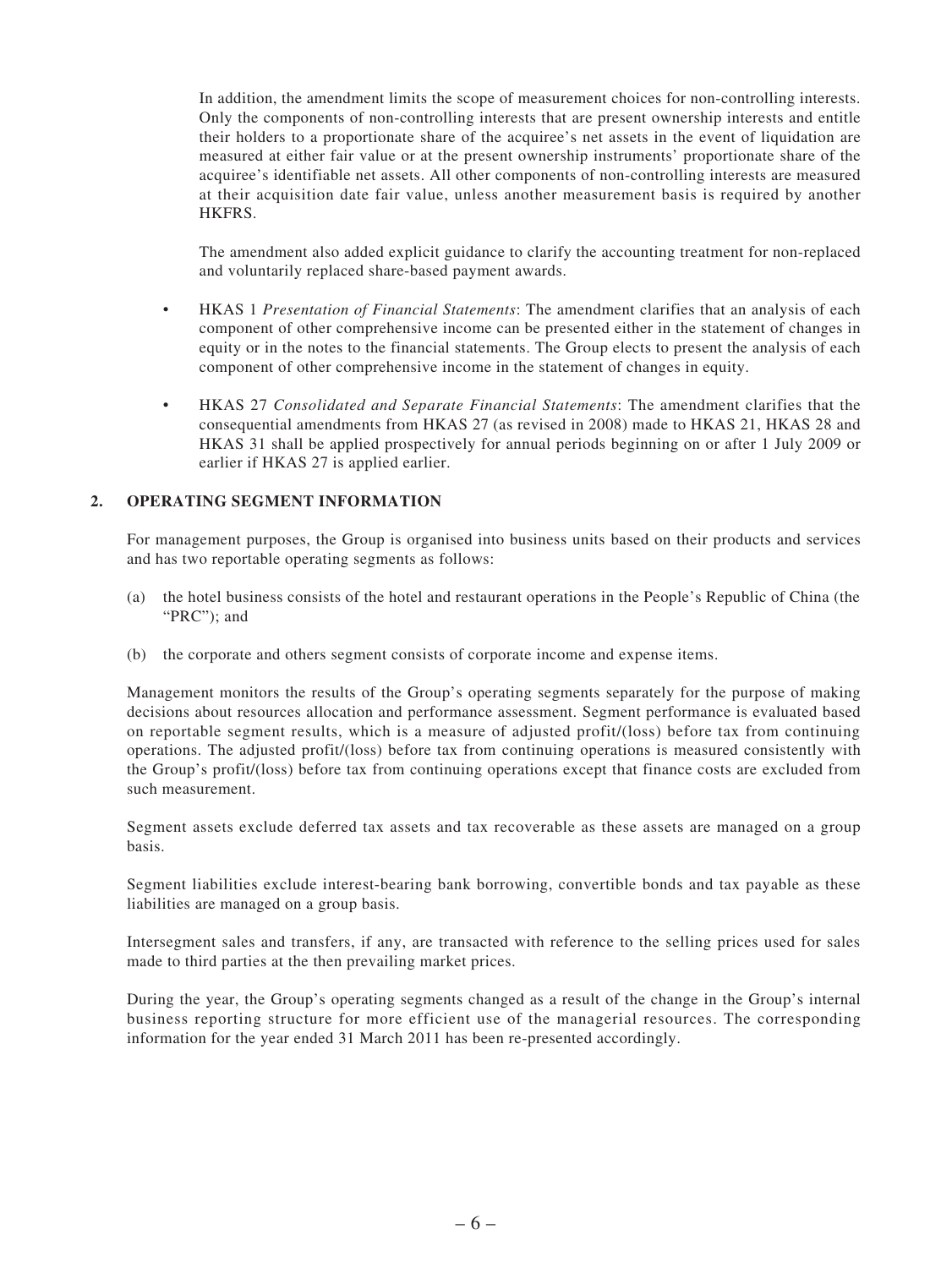|                                                                                                    |                         |                  |                                         | <b>Continuing operations</b> |                         |                                                                                           |                         | <b>Discontinued</b><br>operation |                         |                  |
|----------------------------------------------------------------------------------------------------|-------------------------|------------------|-----------------------------------------|------------------------------|-------------------------|-------------------------------------------------------------------------------------------|-------------------------|----------------------------------|-------------------------|------------------|
|                                                                                                    | <b>Hotel business</b>   |                  | <b>Total</b><br>Corporate<br>and others |                              |                         | <b>Building services</b><br>contracting and<br>continuing operations maintenance business |                         | <b>Total</b>                     |                         |                  |
|                                                                                                    | 2012<br><b>HK\$'000</b> | 2011<br>HK\$'000 | 2012<br><b>HK\$'000</b>                 | 2011<br>HK\$'000             | 2012<br><b>HK\$'000</b> | 2011<br>HK\$'000                                                                          | 2012<br><b>HK\$'000</b> | 2011<br>HK\$'000                 | 2012<br><b>HK\$'000</b> | 2011<br>HK\$'000 |
| <b>Segment revenue:</b>                                                                            |                         |                  |                                         |                              |                         |                                                                                           |                         |                                  |                         |                  |
| Sales to external customers                                                                        | 163,345                 | 144,684          |                                         |                              | 163,345                 | 144,684                                                                                   |                         | 1,321                            | 163,345                 | 146,005          |
| Other revenue                                                                                      | 1,844                   | 1,800            | 190                                     | $\sqrt{2}$                   | 2,034                   | 1,802                                                                                     |                         | 496                              | 2,034                   | 2,298            |
| Revenue                                                                                            | 165,189                 | 146,484          | 190                                     | $\mathfrak{2}$               | 165,379                 | 146,486                                                                                   |                         | 1,817                            | 165,379                 | 148,303          |
| <b>Segment results</b>                                                                             | 22,750                  | 34,363           | (2,003)                                 | (2,761)                      | 20,747                  | 31,602                                                                                    |                         | 749                              | 20,747                  | 32,351           |
| Reconciliation<br>Finance costs                                                                    |                         |                  |                                         |                              | (29,091)                | (26, 397)                                                                                 |                         |                                  | (29,091)                | (26, 397)        |
|                                                                                                    |                         |                  |                                         |                              |                         |                                                                                           |                         |                                  |                         |                  |
| Profit/(loss) before tax                                                                           |                         |                  |                                         |                              | (8, 344)                | 5,205                                                                                     |                         | 749                              | (8, 344)                | 5,954            |
| <b>Segment assets and</b>                                                                          |                         |                  |                                         |                              |                         |                                                                                           |                         |                                  |                         |                  |
| total assets                                                                                       | 674,518                 | 612,893          | 23,927                                  | 10,195                       | 698,445                 | 623,088                                                                                   |                         |                                  | 698,445                 | 623,088          |
| <b>Segment liabilities</b><br>Reconciliation                                                       | 80,645                  | 45,864           | 12,663                                  | 1,907                        | 93,308                  | 47,771                                                                                    |                         |                                  | 93,308                  | 47,771           |
| Unallocated liabilities                                                                            |                         |                  |                                         |                              |                         |                                                                                           |                         |                                  | 386,400                 | 368,067          |
| <b>Total liabilities</b>                                                                           |                         |                  |                                         |                              |                         |                                                                                           |                         |                                  | 479,708                 | 415,838          |
| Other segment information:                                                                         |                         |                  |                                         |                              |                         |                                                                                           |                         |                                  |                         |                  |
| Depreciation<br>Fair value gain on equity<br>investment at fair value                              | 35,891                  | 30,444           | 9                                       | 10                           | 35,900                  | 30,454                                                                                    |                         | 51                               | 35,900                  | 30,505           |
| through profit or loss<br>Investment in a                                                          |                         |                  | 1,306                                   |                              | 1,306                   |                                                                                           |                         |                                  | 1,306                   |                  |
| jointly-controlled entity                                                                          | 98,400                  |                  |                                         |                              | 98,400                  |                                                                                           |                         |                                  | 98,400                  |                  |
| Capital expenditure<br>Impairment/(write back of<br>impairment) of other<br>receivables recognised | 26,768                  | 10,404           | $\mathbf 2$                             | 14                           | 26,770                  | 10,418                                                                                    |                         |                                  | 26,770                  | 10,418           |
| in profit or loss<br>Impairment of trade                                                           | 119                     |                  |                                         | (1,502)                      | 119                     | (1,502)                                                                                   |                         | (99)                             | 119                     | (1,601)          |
| receivables recognised<br>in profit or loss                                                        | $\frac{257}{ }$         | $\frac{598}{1}$  |                                         |                              | 257                     | $\frac{598}{ }$                                                                           |                         |                                  | 257                     | 598              |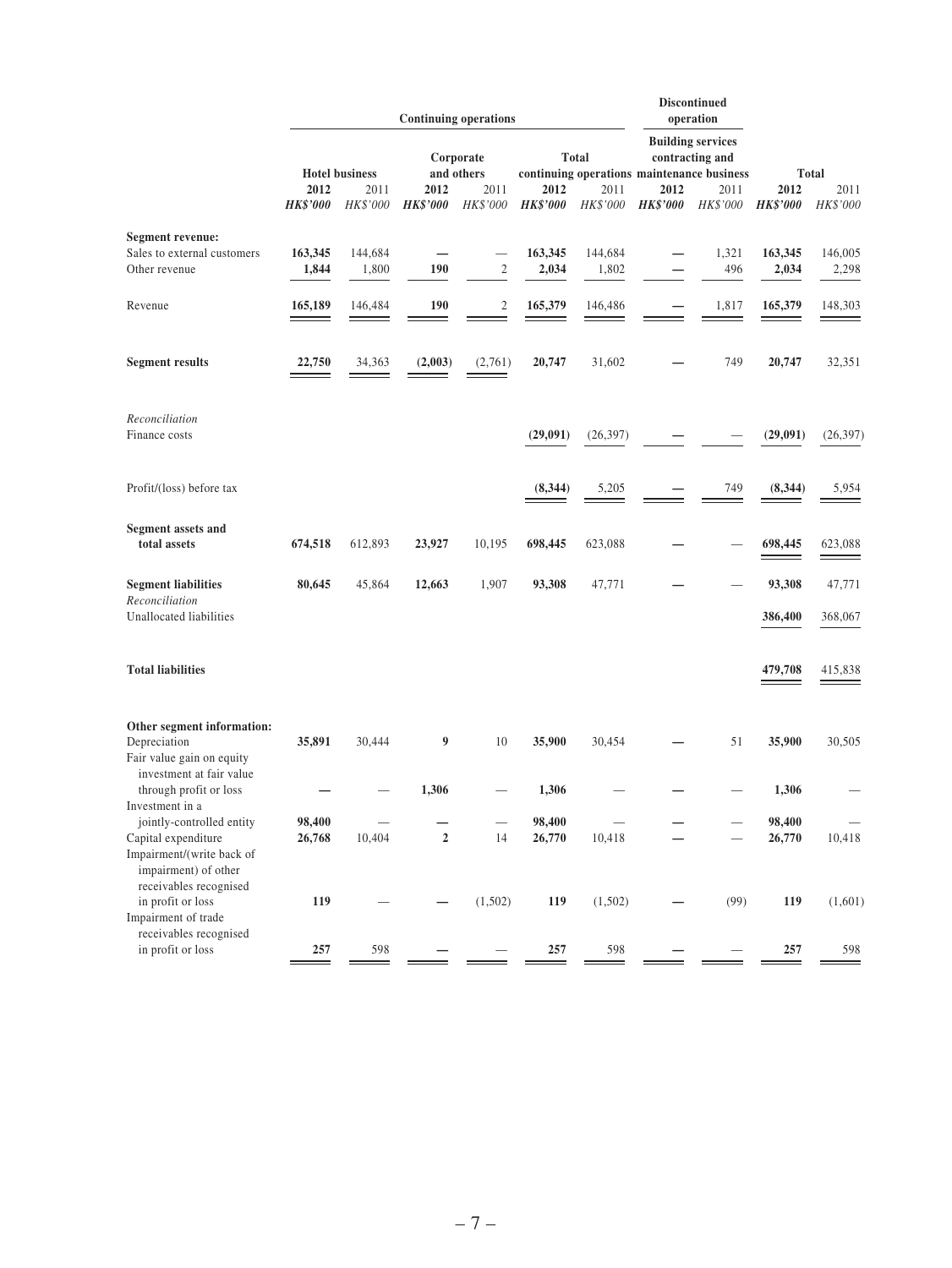#### **Geographical information**

*(a) Revenue from external customers*

|                                                                                                            | 2012<br><b>HK\$'000</b> | 2011<br>HK\$'000 |
|------------------------------------------------------------------------------------------------------------|-------------------------|------------------|
| Mainland China, attributable to continuing operations<br>Hong Kong, attributable to discontinued operation | 163,345                 | 144,684<br>1,321 |
|                                                                                                            | 163,345                 | 146,005          |

The revenue information above is based on the location of the customers.

*(b) Non-current assets*

|                                                                                                           | 2012<br><b>HK\$'000</b> | 2011<br><i>HK\$'000</i> |
|-----------------------------------------------------------------------------------------------------------|-------------------------|-------------------------|
| Mainland China, attributable to continuing operations<br>Hong Kong, attributable to continuing operations | 593,160<br>12           | 485,337<br>19           |
|                                                                                                           | 593,172                 | 485,356                 |

The non-current assets information above is based on the location of the assets and excludes deferred tax assets.

#### **Information about a major customer**

During the year, none of the Group's revenue was derived from transactions with individual external customers that amounted to 10 per cent or more of the Group's revenue (2011: Nil).

### **3. REVENUE AND OTHER INCOME**

Revenue from continuing operations, which is also the Group's turnover, represents the income from hotel and restaurant operations during the year.

An analysis of the Group's other income from continuing operations is as follows:

|                      | 2012<br><b>HK\$'000</b> | 2011<br>HK\$'000 |
|----------------------|-------------------------|------------------|
| Bank interest income | 632                     | 593              |
| Dividend income      | <b>190</b>              |                  |
| Others               | 1,212                   | 1,209            |
|                      | 2,034                   | 1,802            |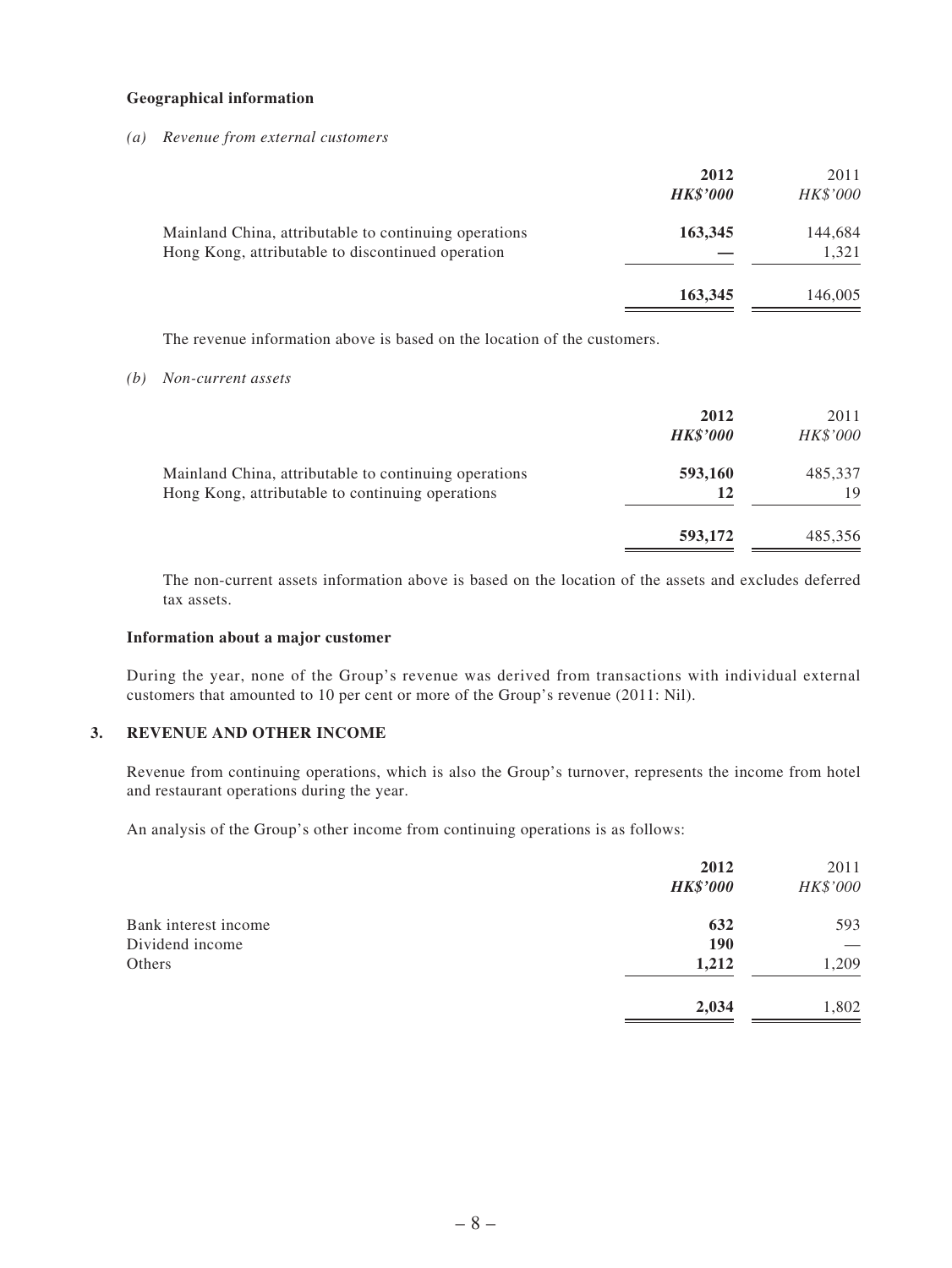### **4. FINANCE COSTS**

An analysis of finance costs from continuing operations is as follows:

|                                                                                            | 2012<br><b>HK\$'000</b> | 2011<br>HK\$'000 |
|--------------------------------------------------------------------------------------------|-------------------------|------------------|
| Interest on bank loans wholly repayable within five years<br>Interest on convertible bonds | 18,323<br>10,768        | 16,562<br>9,835  |
|                                                                                            | 29,091                  | 26,397           |

### **5. PROFIT/(LOSS) BEFORE TAX**

The Group's profit/(loss) before tax is arrived at after charging/(crediting): ^

|                                                                              | 2012<br><b>HK\$'000</b> | 2011<br>HK\$'000 |
|------------------------------------------------------------------------------|-------------------------|------------------|
| Cost of services provided                                                    | 116,418                 | 92,870           |
| Depreciation<br>Minimum lease payments under operating leases in respect of  | 35,900                  | 30,505           |
| land and buildings                                                           | 332                     | 354              |
| Auditors' remuneration                                                       | 930                     | 880              |
| Employee benefit expense (including directors' remuneration):                |                         |                  |
| Wages, salaries and bonuses                                                  | 25,544                  | 18,859           |
| Pension scheme contributions*                                                | 17                      | 15               |
|                                                                              | 25,561                  | 18,874           |
| Impairment of trade receivables <sup>#</sup>                                 | 257                     | 598              |
| Impairment/(write back of impairment) of other receivables, net <sup>#</sup> | 119                     | (1,601)          |
| Loss on disposal of items of property, plant and equipment                   | 46                      | 363              |
| Gain on disposal of subsidiaries                                             |                         | (449)            |
| Foreign exchange differences, net <sup>#</sup>                               |                         | 419              |

\* As at 31 March 2012, the Group did not have forfeited contributions available to reduce its contributions to the pension schemes in future years (2011: Nil).

# These items are included in "Other operating income/(expenses), net" in the consolidated statement of comprehensive income.

^ The disclosures presented in this note include those amounts charged/(credited) in respect of the discontinued operation.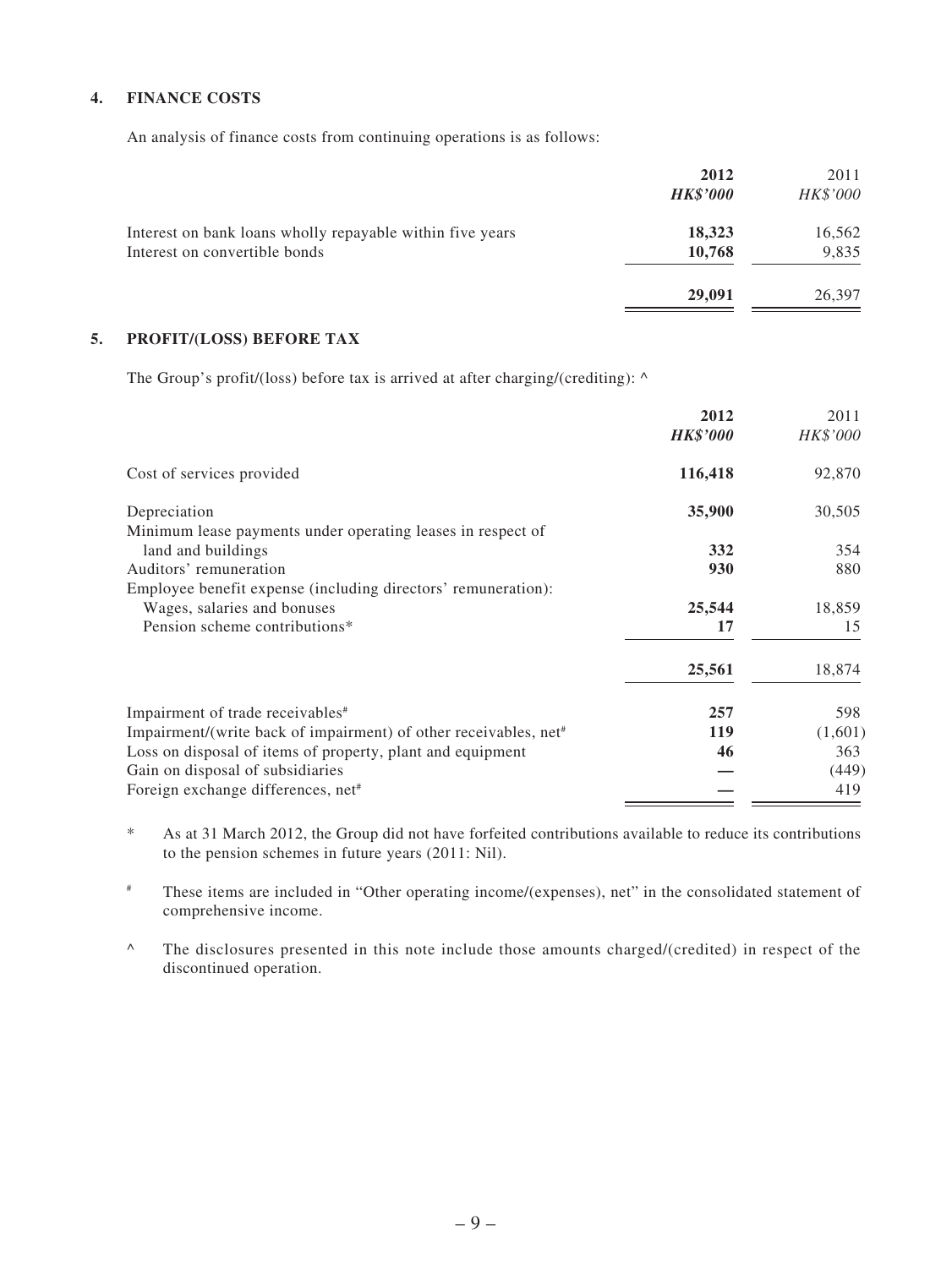### **6. INCOME TAX**

The Company is exempt from tax in Bermuda until 2016. No provision for Hong Kong profits tax has been made as the Group did not generate any assessable profits arising in Hong Kong during the year (2011: Nil). Taxes on profits assessable elsewhere have been calculated at the rates of tax prevailing in the jurisdictions in which the Group operates.

| 2012            | 2011     |
|-----------------|----------|
| <b>HK\$'000</b> | HK\$'000 |
|                 |          |
| 1,085           | 3,999    |
|                 | 1,071    |
| 1,085           | 5,070    |
|                 | Group    |

#### **7. DISCONTINUED OPERATION**

On 21 September 2010, the Company announced the decision of its board of directors to dispose of its entire interest in Super Highway Services Limited and its subsidiaries (collectively the "Disposed Group"). The Disposed Group was engaged in the building services contracting and maintenance business. The disposal of the Disposed Group was completed on 28 September 2010. As at 31March 2012 and 31 March 2011, no assets or liabilities of the Group were attributable to the discontinued operation.

|                                                                                             | 2011<br>HK\$'000 |
|---------------------------------------------------------------------------------------------|------------------|
| Revenue and other income<br>Expenses                                                        | 1,817<br>(1,517) |
| Profit for the year of the discontinued operation<br>Gain on disposal of the Disposed Group | 300<br>449       |
| Profit before tax from the discontinued operation<br>Income tax expense                     | 749              |
| Profit for the year from the discontinued operation                                         | 749              |
| Attributable to:<br>Owners of the Company<br>Non-controlling interests                      | 749              |
|                                                                                             | 749              |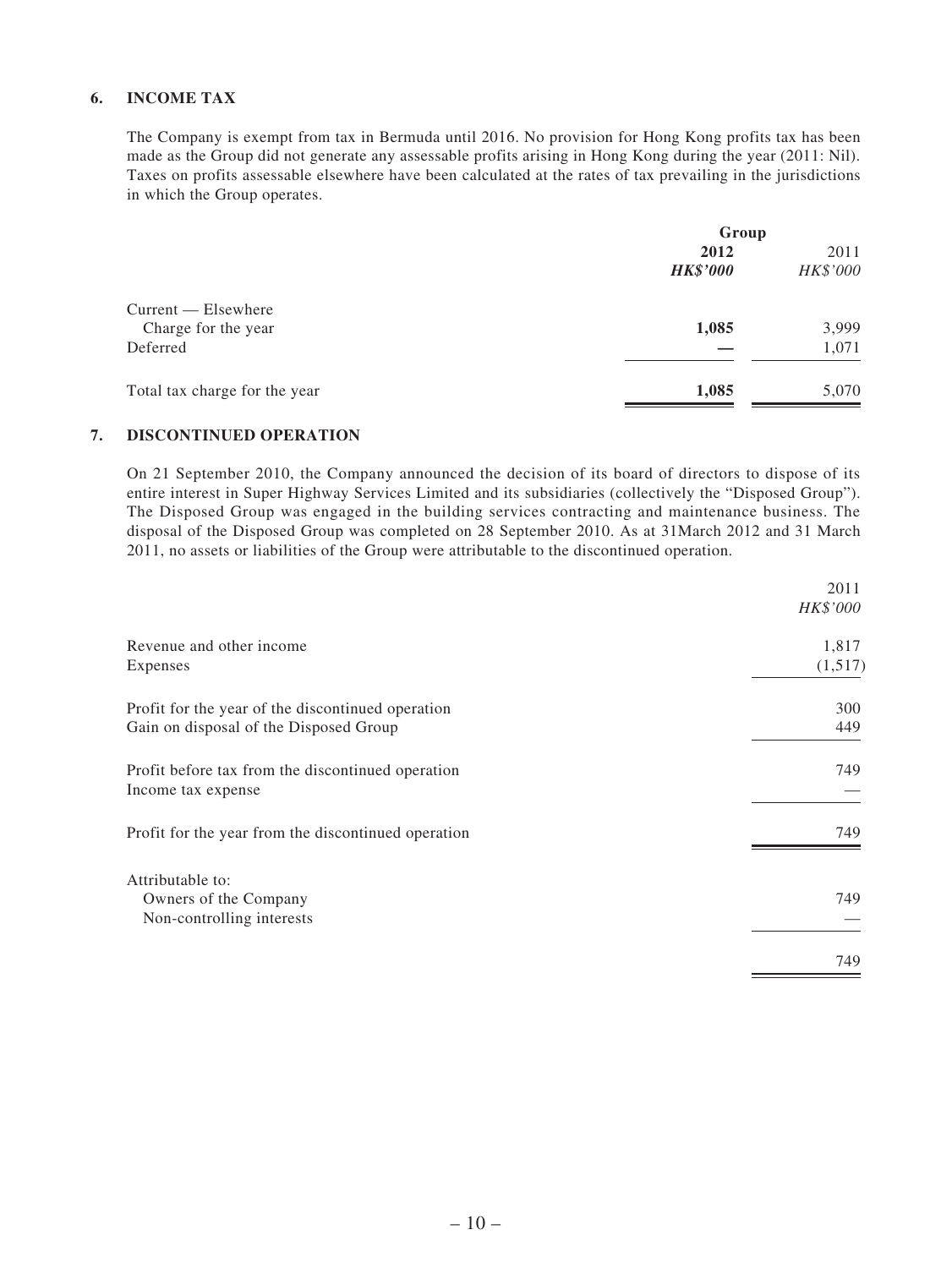The net cash flows incurred by the Disposed Group are as follows:

|                                          | 2011<br>HK\$'000 |
|------------------------------------------|------------------|
| Operating activities                     | 1,358            |
| Investing activities                     | (6, 283)         |
| Financing activities                     |                  |
| Net cash outflow                         | (4,925)          |
| Earning per share:                       |                  |
| Basic, from the discontinued operation   | $0.22$ cent      |
| Diluted, from the discontinued operation | $0.11$ cent      |

The calculation of basic and diluted earnings per share from discontinued operation is based on:

|                                                                              | 2011        |
|------------------------------------------------------------------------------|-------------|
| Profit attributable to owners of the Company from the discontinued operation | HK\$749,000 |
| Weighted average number of ordinary shares in issue during the year used     |             |
| in the basic earnings per share calculation                                  | 347,326,000 |
| Weighted average number of ordinary shares used in the diluted earnings      |             |
| per share calculation                                                        | 672,089,193 |

### **8. EARNINGS/(LOSS) PER SHARE ATTRIBUTABLE TO OWNERS OF THE COMPANY**

The calculation of basic earnings/(loss) per share amounts is based on the profit/(loss) for the year attributable to owners of the Company, and the weighted average number of ordinary shares of 347,326,000 (2011: 347,326,000) in issue during the year.

The calculation of diluted earnings/(loss) per share amounts is based on the profit/(loss) for the year attributable to owners of the Company, adjusted to reflect the interest on the convertible bonds, where applicable (see below). The weighted average number of ordinary shares used in the calculation is the number of ordinary shares in issue during the year, as used in the basic earnings/(loss) per share calculation, and the weighted average number of ordinary shares assumed to have been issued at no consideration on the deemed exercise or conversion of all dilutive potential ordinary shares into ordinary shares.

No adjustment has been made to the basic earnings/(loss) per share amounts presented for the years ended 31 March 2012 and 2011 in respect of a dilution as the impact of the convertible bonds outstanding had an anti-dilutive effect on the basic earnings/(loss) per share amounts presented.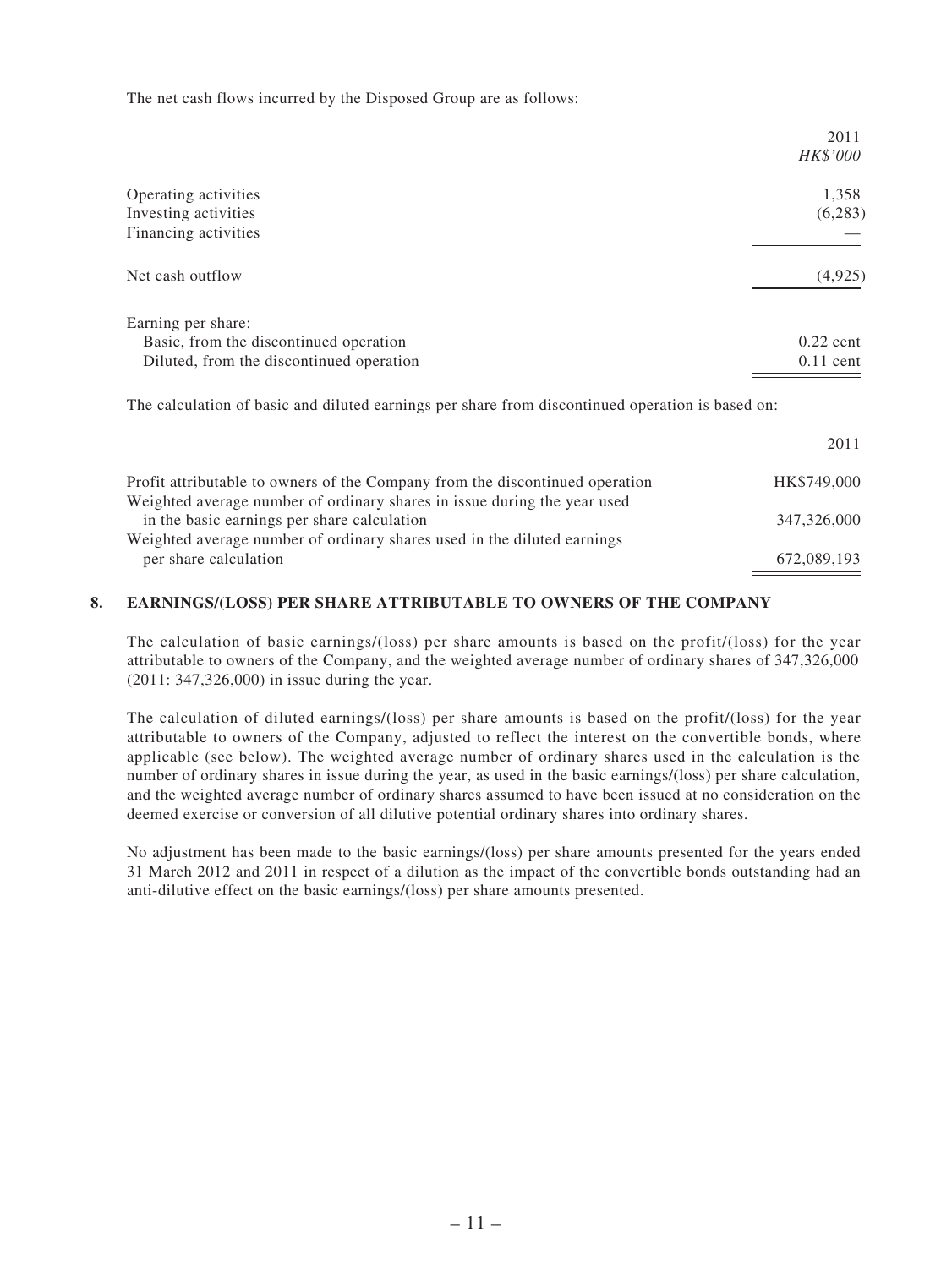The calculations of basic and diluted earnings/(loss) per share are based on:

|                                                                                                                  | Group                   |              |
|------------------------------------------------------------------------------------------------------------------|-------------------------|--------------|
|                                                                                                                  | 2012                    | 2011         |
|                                                                                                                  | <b>HK\$'000</b>         | HK\$'000     |
| Earnings/(loss)                                                                                                  |                         |              |
| Profit/(loss) attributable to owners of the Company, used<br>in the basic earnings/(loss) per share calculation: |                         |              |
| From continuing operations                                                                                       | (9,067)                 | 898          |
|                                                                                                                  |                         |              |
| From a discontinued operation                                                                                    |                         | 749          |
|                                                                                                                  | (9,067)                 | 1,647        |
| Interest on convertible bonds                                                                                    | 10,768                  | 9,835        |
|                                                                                                                  |                         |              |
| Profit attributable to owners of the Company before interests                                                    |                         |              |
| on convertible bonds                                                                                             | $1,701*$                | 11,482*      |
| Attributable to:                                                                                                 |                         |              |
| Continuing operations                                                                                            | 1,701                   | 10,733       |
| Discontinued operation                                                                                           |                         | 749          |
|                                                                                                                  |                         |              |
|                                                                                                                  | 1,701                   | 11,482       |
|                                                                                                                  | <b>Number of shares</b> |              |
|                                                                                                                  | 2012                    | 2011         |
| <b>Shares</b>                                                                                                    |                         |              |
| Weighted average number of ordinary shares in issue during the year                                              |                         |              |
| used in the basic earnings/(loss) per share calculation                                                          | 347,326,000             | 347,326,000  |
| Effect of dilution of the convertible bonds on the weighted                                                      |                         |              |
| average number of ordinary shares                                                                                | 324,763,193             | 324,763,193  |
|                                                                                                                  | 672,089,193*            | 672,089,193* |
|                                                                                                                  |                         |              |

\* For the year ended 31 March 2012, because the diluted loss per share amount decreased when taking the convertible bonds into account, the convertible bonds had an anti-dilutive effect on the basic loss per share for the year and were ignored in the calculation of diluted loss per share. Therefore, diluted loss per share amounts are based on the loss for the year and the loss attributable to continuing operations of HK\$9,067,000, and the weighted average number of ordinary shares of 347,326,000 in issue during the year.

For the year ended 31 March 2011, because the diluted earnings per share amount increased when taking the convertible bonds into account, the convertible bonds had an anti-dilutive effect on the basic earnings per share for the year and were ignored in the calculation of diluted earnings per share. Therefore, diluted earnings per share amounts are based on the profit for the year and the profit attributable to continuing operations of HK\$1,647,000 and HK\$898,000, respectively, and the weighted average number of ordinary shares of 347,326,000 in issue during that year.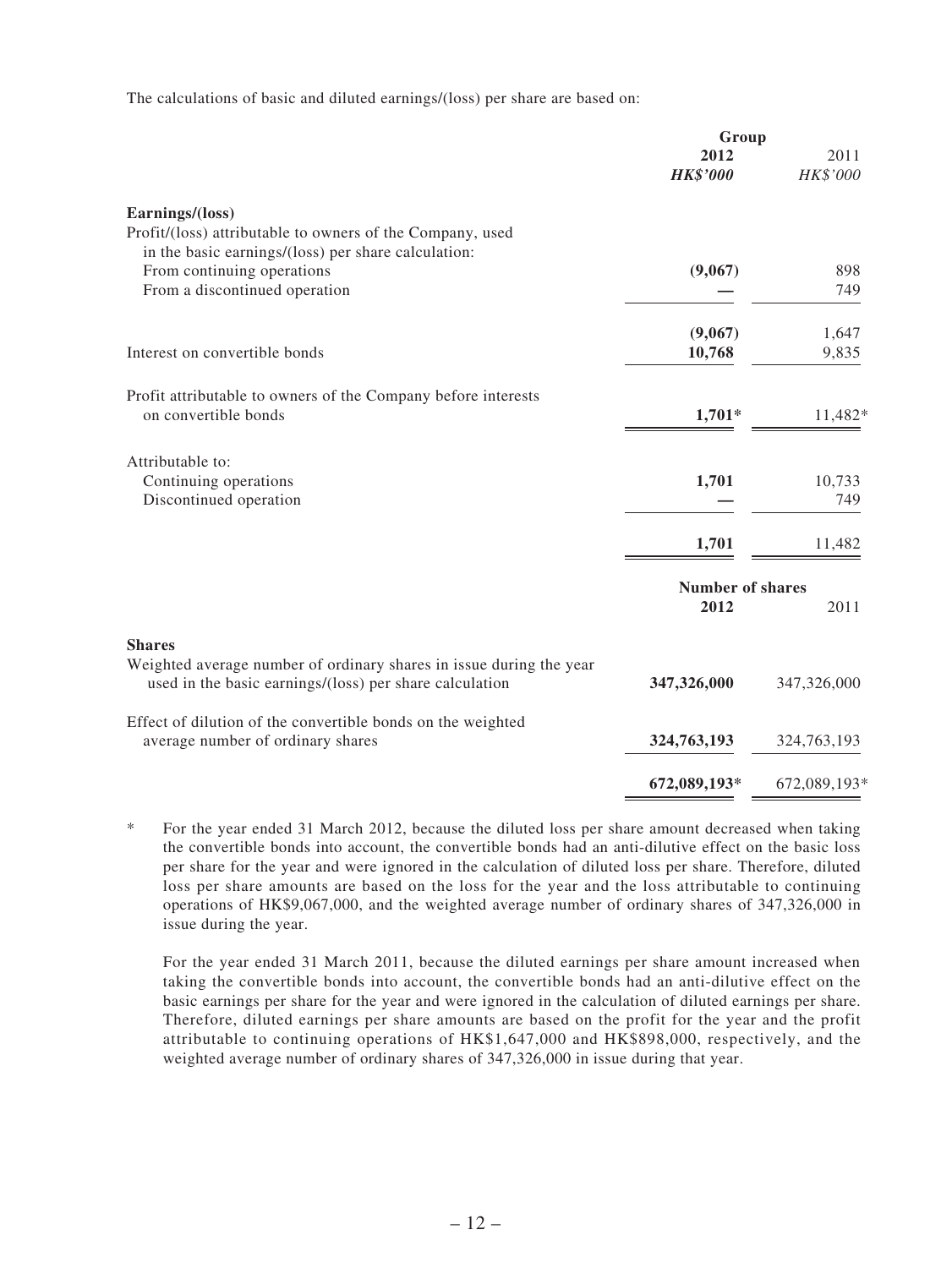#### **9. TRADE RECEIVABLES**

|                   | Group           |          |
|-------------------|-----------------|----------|
|                   | 2012            | 2011     |
|                   | <b>HK\$'000</b> | HK\$'000 |
| Trade receivables | 23,334          | 17,739   |
| Impairment        | (808)           | (529)    |
|                   | 22,526          | 17,210   |

The Group grants to its trade customers credit periods which normally range from cash on delivery of services to 60 days. A longer credit period is granted to a few customers with long business relationship with the Group and with strong financial positions. The Group seeks to maintain strict control over its outstanding receivables to minimise credit risk. Overdue balances are reviewed regularly by senior management. In view of the aforementioned and the fact that the Group's trade receivables relate to a large number of diversified customers, there is no significant concentration of credit risk. Trade receivables are non-interest-bearing.

An aged analysis of the trade receivables as at the end of the reporting periods, based on the invoice date and net of impairment of trade receivables, is as follows:

|                   | Group           |          |
|-------------------|-----------------|----------|
|                   | 2012            | 2011     |
|                   | <b>HK\$'000</b> | HK\$'000 |
| 0 to 30 days      | 6,350           | 3,675    |
| $31$ to $60$ days | 1,625           | 1,782    |
| 61 to 90 days     | 1,408           | 1,617    |
| Over 90 days      | 13,143          | 10,136   |
|                   | 22,526          | 17,210   |

#### **10. TRADE PAYABLES**

An aged analysis of the trade payables as at the end of the reporting periods, based on the invoice date, is as follows:

|                    | Group           |          |
|--------------------|-----------------|----------|
|                    | 2012            | 2011     |
|                    | <b>HK\$'000</b> | HK\$'000 |
| Current to 30 days | 3,558           | 2,793    |
| 31 to 60 days      | 2,282           | 2,084    |
| Over 60 days       | 6,063           | 6,041    |
|                    | 11,903          | 10,918   |

The trade payables are non-interest-bearing and are normally settled on 90-day terms (2011: 90-day terms).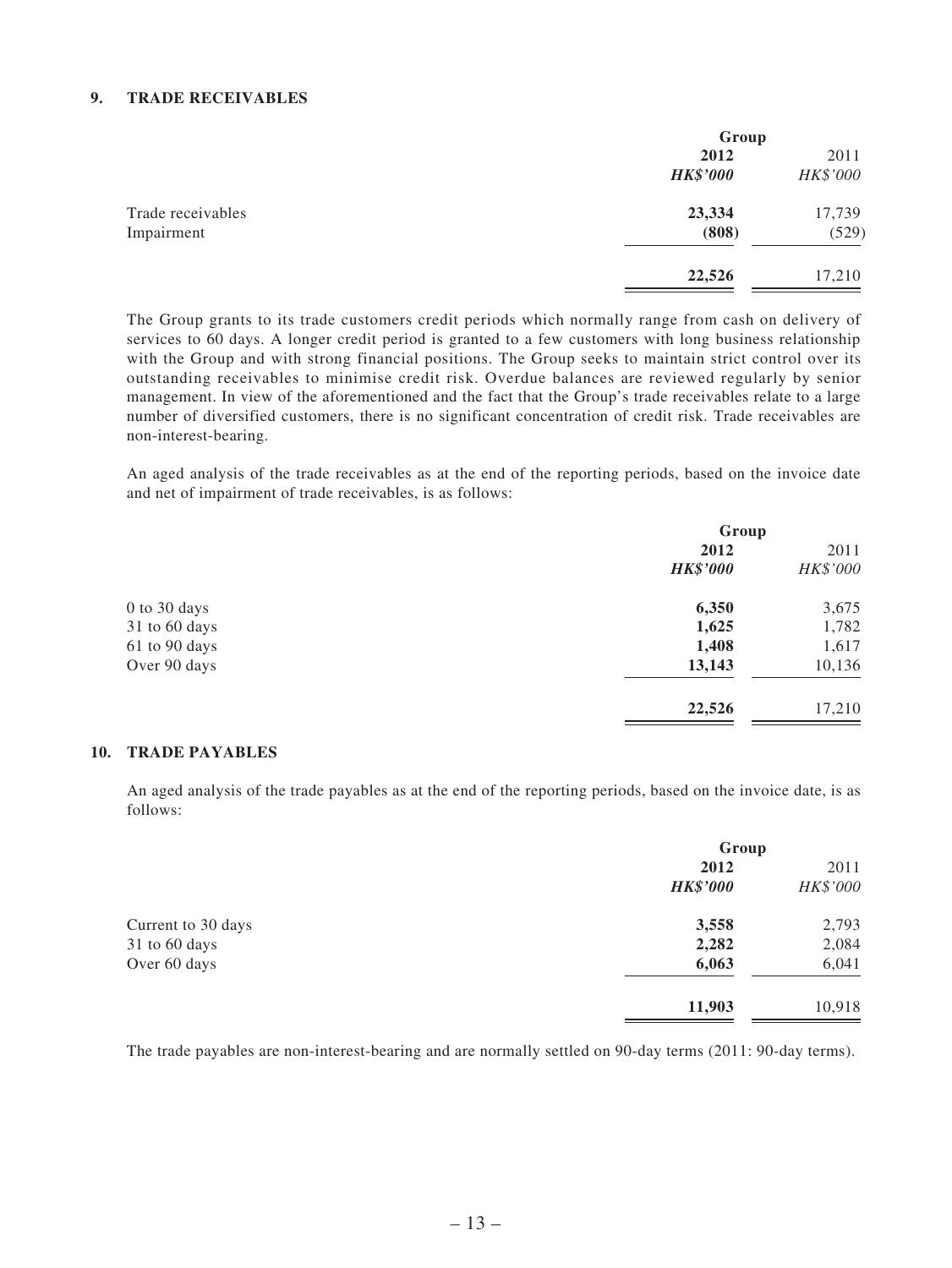#### **11. CONVERTIBLE BONDS**

On 28 March 2008, the Company issued the five-year, 1% convertible bonds with a nominal value of HK\$120,000,000 (the "Bonds") to Tanisca. Interest is payable half yearly in arrears. The Bonds are convertible at any time from the first anniversary of the issue date to the maturity date of 28 March 2013, at the holder's option, into 200,000,000 ordinary shares of the Company at an initial conversion price of HK\$0.6 per share, subject to adjustments in certain events. The Bonds may be redeemed at the option of the Company in whole or in part, upon written confirmation to the bondholder in accordance with the terms of the Bonds, or by the bondholder under certain circumstances. Unless previously redeemed, purchased and cancelled or converted, all the outstanding Bonds will be converted into ordinary shares of the Company on the maturity date.

On 12 June 2008, the Company, by a rights issue, allotted and issued 208,395,600 ordinary shares of HK\$0.01 each at the price HK\$0.5 per share. As a result, the conversion price of the Bonds was adjusted from HK\$0.6 per share to HK\$0.3695 per share, and the number of shares falling to be issued upon full conversion of the Bonds was adjusted from 200,000,000 to 324,763,193 shares.

The fair value of the liability component of the Bond was estimated at the issuance date using an equivalent market interest rate for a similar bond without a conversion option. The residual amount was assigned as the equity component of the Bond and is included in shareholders' equity.

The Bonds have been split as to the liability and equity components, as follows:

|                                                                  | 2012<br><b>HK\$'000</b> | 2011<br>HK\$'000 |
|------------------------------------------------------------------|-------------------------|------------------|
| Nominal value of the Bonds issued                                | 120,000                 | 120,000          |
| Equity component*                                                | (43, 405)               | (43, 405)        |
| Direct transaction costs attributable to the liability component | (236)                   | (236)            |
| Liability component at the issuance date                         | 76,359                  | 76,359           |
| Interest expense                                                 | 37,770                  | 27,002           |
| Interest paid and payable                                        | (4,813)                 | (3,613)          |
| Liability component at 31 March                                  | 109,316                 | 99,748           |

The effective interest rate of the Bonds was 10.5% per annum. The fair value of the liability component of the Bonds was estimated using an equivalent market interest rate for a similar convertible bond. The carrying amount of the liability component of the Bonds at 31 March 2012 approximates to its fair value.

\* *The direct transaction costs attributable to the equity component of the Bonds amounted to HK\$133,000*.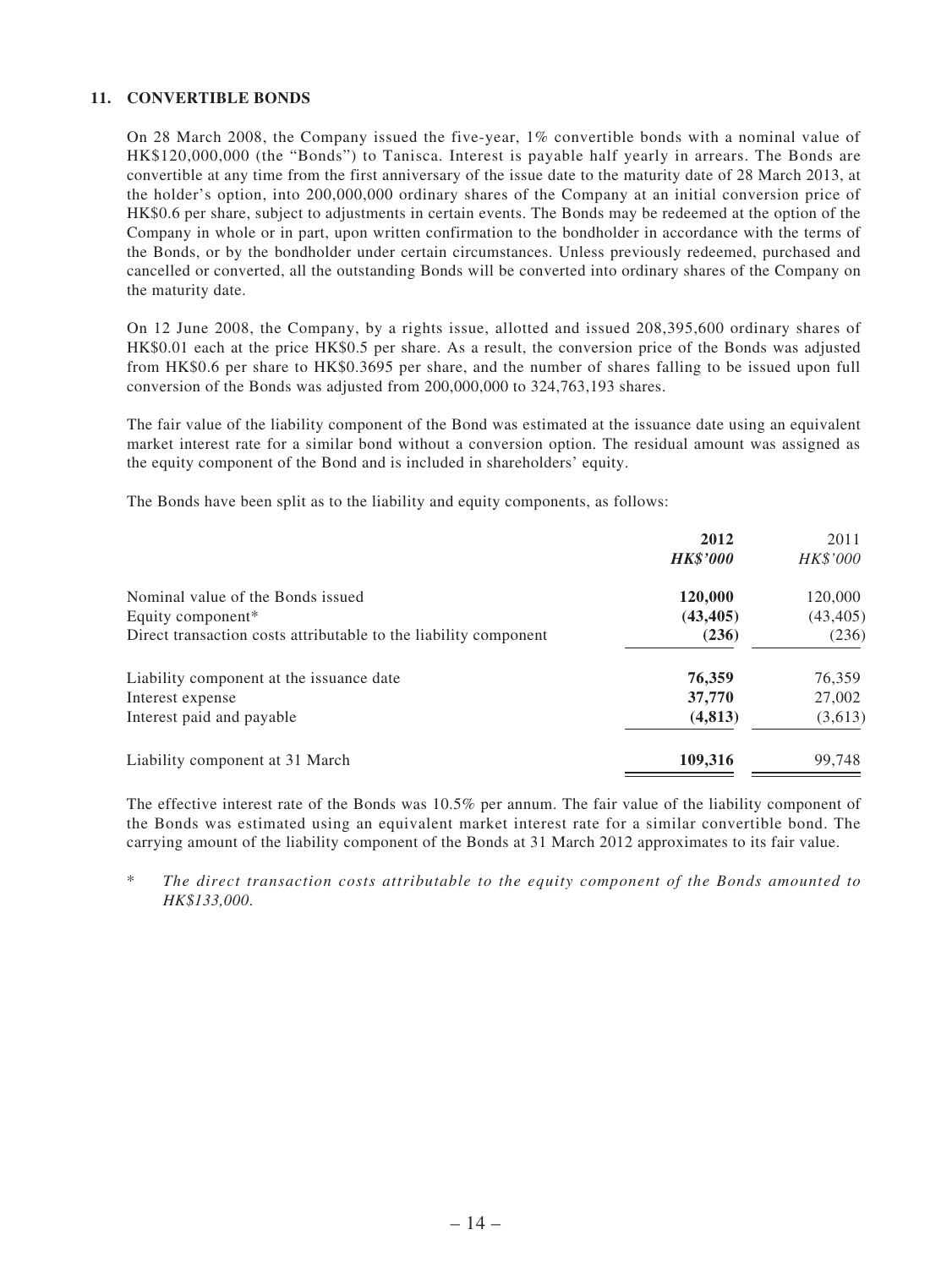## **MANAGEMENT DISCUSSION AND ANALYSIS**

### **Business Review**

For the year ended 31 March 2012, the revenue of the Group's continuing operation, being the operation of the Guangxi Wharton International Hotel Limited\* (廣西沃頓國際大酒店有限公 司) (the "Nanning Hotel") located in Guangxi Province, the PRC, was increased by 12.9% to HK\$163.3 million (2011: HK\$144.7 million). The increase was mainly attributable to the higher average room rate charged to customers and the improved performance in the restaurant operation of the Nanning Hotel. Although the Nanning Hotel managed to improve its revenue, it has also experienced an increasing cost pressure during the year. In particular, the material costs and staff costs increased significantly owing to the inflationary factor in the PRC and the high turnover and persistent shortage of hotel staff. Such cost pressure, together with the additional expenditure in the maintenance of the Group's hotel operations and the increasing depreciation charge on the Group's fixed assets, led to a significant drop in the gross profit to HK\$46.9 million for the current year (2011: HK\$51.8 million). As a result of such drop in gross profit and the increase in finance costs this year, the Group recorded a loss before tax from continuing operation of HK\$8.3 million for the year ended 31 March 2012 as compared to the profitable results of HK\$5.2 million for the prior year. During the year, the Nanning Hotel reported an average room rate of HK\$700 (2011: HK\$629) and an average occupancy rate of 76% (2011: 73%).

In February 2012, the Group completed the transaction of the formation of a joint venture company (the "JV Company") which was established for the purpose of hotel investment and was owned by the Group as to 26.7% of its equity interest upon completion. The JV Company was treated as a jointly-controlled entity of the Group. As at the date of this announcement, the JV Company has invested RMB300 million in Beihai Yintan Project No. 1\* (北海銀灘一 號項目) (the "Yintan Project"), which is a project of one five-star hotel located in the major seashore tourism area of Beihai City, Guangxi Province, the PRC. The construction of the Yintan Project was completed as at the date of this announcement and it is expected that the business operation of the Yintan Project will commence in the third quarter of 2012.

As at 31 March 2012, net asset value attributable to owners of the Company increased by 1.1%, amounting to HK\$209.6 million (2011: HK\$207.3 million).

### **Business Prospects**

Looking ahead, the Group will further focus on the management and development of its core business in the Nanning Hotel with the primary objectives to improve its operation efficiency and to exercise stricter control over its operating costs. Also, according to the "12th Five-Year Plan for National Economic and Social Development\* " (國民經濟和社會發展第十二個五年 規劃綱要) recently announced by the PRC government, it is the intention and policy of the government to further develop the tourism industry in the western China including Guangxi Province, where the Nanning Hotel is situated. With the strong commitment of the Group's management, the continuous effort and support by the PRC government in promoting the

<sup>\*</sup> *For identification purposes only*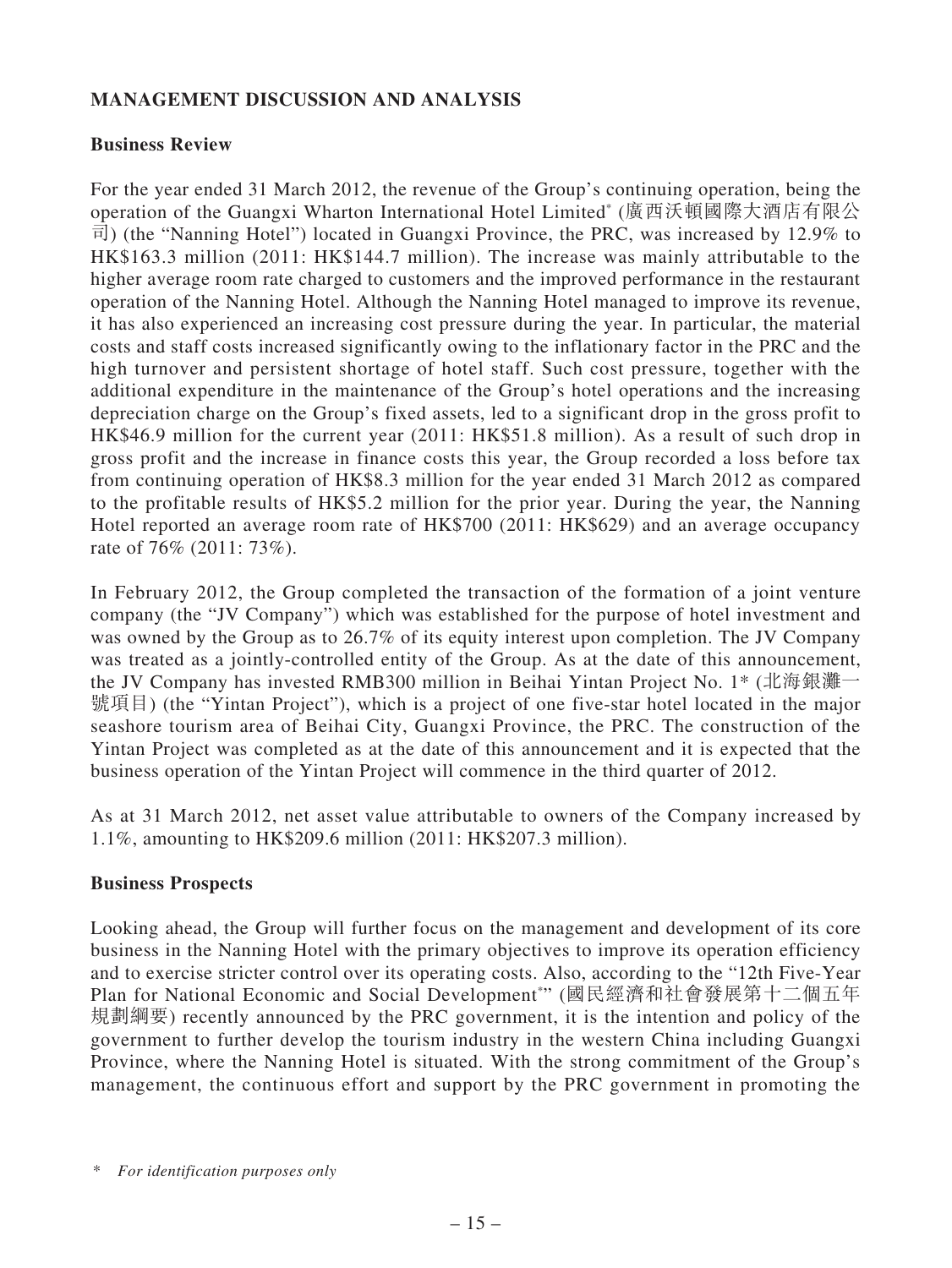economies of the less developed regions and the rapid development of tourism industry in the second tier cities in the PRC, the Board believes that the Nanning Hotel would contribute positively to the Group's performance in the coming years.

Besides the development of the existing core business in the Nanning Hotel, it has been the intention and strategy of the Group to further diversify and enlarge its hotel investments and portfolio. The Group will continue to explore and evaluate other potential investment opportunities which could bring long-term benefits to the Group and its shareholders. Such intention is evidenced by our new investment in the Yintan Project in early 2012. With the excellent hotel quality and attractive location of the Yintan Project, the Board considers that the Yintan Project has a potential to seize the high ranking in the hotel market of Beihai City. The Board believes that the prospect of the Yintan Project will be promising and expects that it will have a positive impact on the Group's future performance.

## **Financial Review**

### *Liquidity and financial resources*

The Group's cash and bank balances are mostly in Hong Kong dollars and Renminbi. As at 31 March 2012, the Group had unpledged cash and bank deposit balances of approximately HK\$64.0 million (2011: HK\$106.5 million). As at 31 March 2012, the Group had outstanding bank borrowings of HK\$271.8 million (2011: HK\$264.3 million). The gearing ratio of the Group which represented the total bank borrowings to the total assets was 39% (2011: 42%).

### *Treasury and funding policy*

The assets and liabilities of the Group are mainly denominated in Hong Kong dollars and Renminbi. The Group's bank borrowing is on a floating rate at the prime lending rate of the People's Bank of China. Taking into account of the expected cash flows of the Group's operations and cash and investment in marketable securities currently in hand, the Group expects that it will have sufficient working capital for its financial liabilities as they fall due. As the main operation of the Group is in the PRC, the Group has minimal exposure to foreign exchange fluctuation in Renminbi.

### *Pledge of assets*

At 31 March 2012, the hotel properties held with an aggregate carrying amount of approximately HK\$298.0 million (2011: HK\$302.8 million) were mortgaged to a bank to secure banking facilities granted to the Group.

## *Employees and remuneration policy*

The Group employed approximately 520 employees as at 31 March 2012 (2011: 570). Remuneration is determined by reference to market terms and the qualifications and experience of the staff concerned. Salaries are reviewed annually depending on individual merits. The Group also provides other benefits including retirement benefit scheme, medical insurance and educational subsidies to all eligible staff.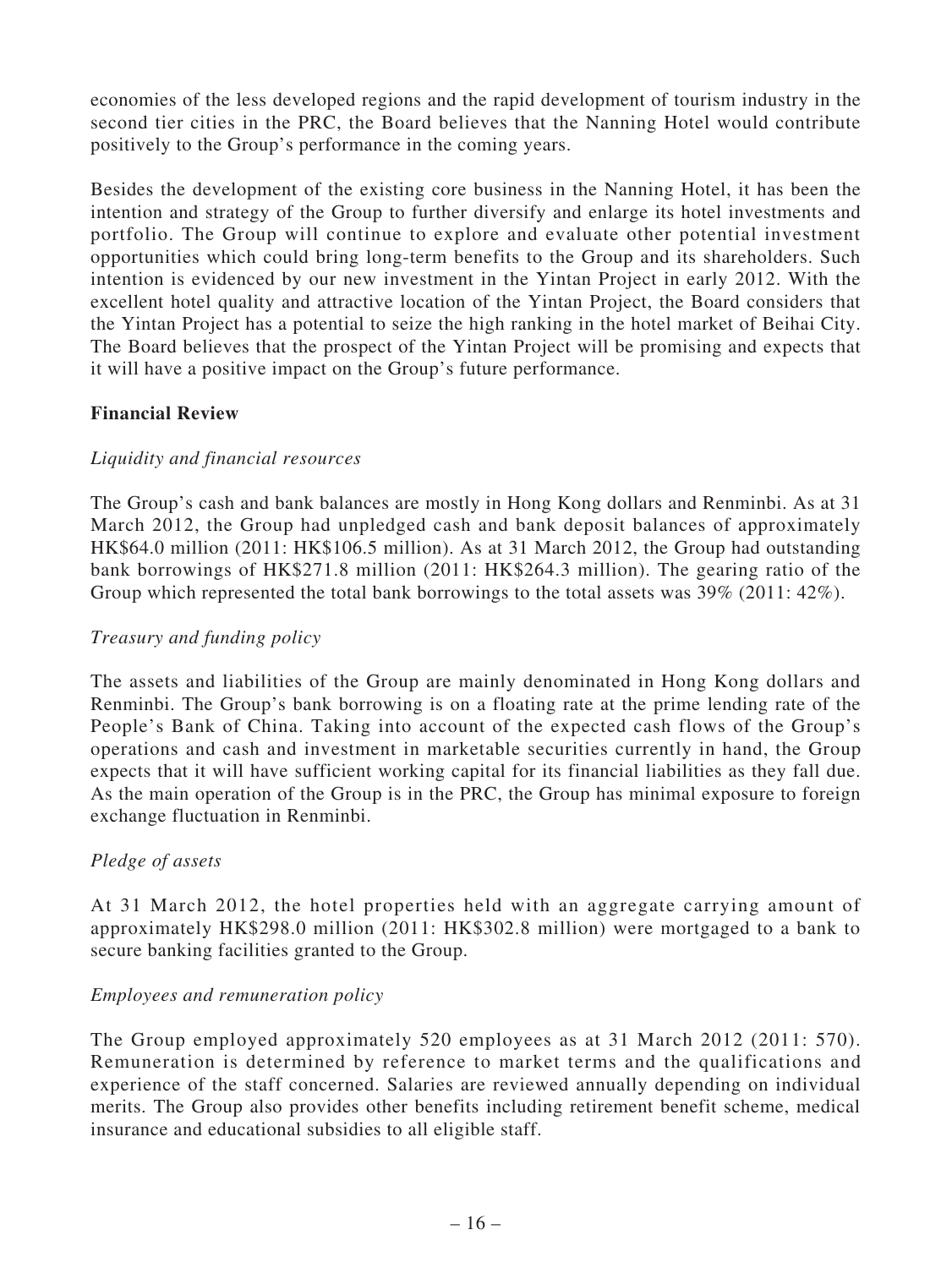## **EXTRACT FROM THE INDEPENDENT AUDITORS' REPORT**

The following is an extract of the independent auditors' report on the Group's annual audited financial statements for the year ended 31 March 2012 which has included an emphasis of matter, but without qualification:

## **"Opinion**

In our opinion, the consolidated financial statements give a true and fair view of the state of affairs of the Company and of the Group as at 31 March 2012, and of the Group's loss and cash flows for the year then ended in accordance with Hong Kong Financial Reporting Standards and have been properly prepared in accordance with the disclosure requirements of the Hong Kong Companies Ordinance.

### **Emphasis of matter**

Without qualifying our opinion, we draw attention to note 2.1 in the consolidated financial statements which indicates that the Group incurred a consolidated net loss of HK\$9,429,000 for the year ended 31 March 2012, and, as at that date, the Group's consolidated current liabilities exceeded its consolidated current assets by HK\$131,115,000. These conditions indicate the existence of a material uncertainty which may cast significant doubt on the Group's ability to continue as a going concern. As explained in note 2.1 to the consolidated financial statements, these consolidated financial statements have been prepared on a going concern basis, the validity of which depends upon the Group's ability to improve its operations and generate adequate cash flows to meet the Group's financial obligations as and when they fall due in the foreseeable future.**"**

The aforesaid "note 2.1 to the consolidated financial statements" in the extract from the independent auditors' report is disclosed as note 1.1 to this results announcement.

## **FINAL DIVIDEND**

The directors do not recommend the payment of any dividend in respect of the year (2011: nil).

## **PURCHASE, SALE OR REDEMPTION OF THE COMPANY'S LISTED SHARES**

Neither the Company nor any of its subsidiaries purchased, redeemed or sold any of the Company's listed shares during the year.

## **CORPORATE GOVERNANCE**

The Company is committed to achieving high standards of corporate governance that properly protect and promote the interests of its shareholders. The monitoring and assessment of certain governance matters are allocated to three committees: the Audit Committee, the Remuneration Committee and the Nomination Committee which operate under the defined terms of reference and are required to report to the Board on a regular basis.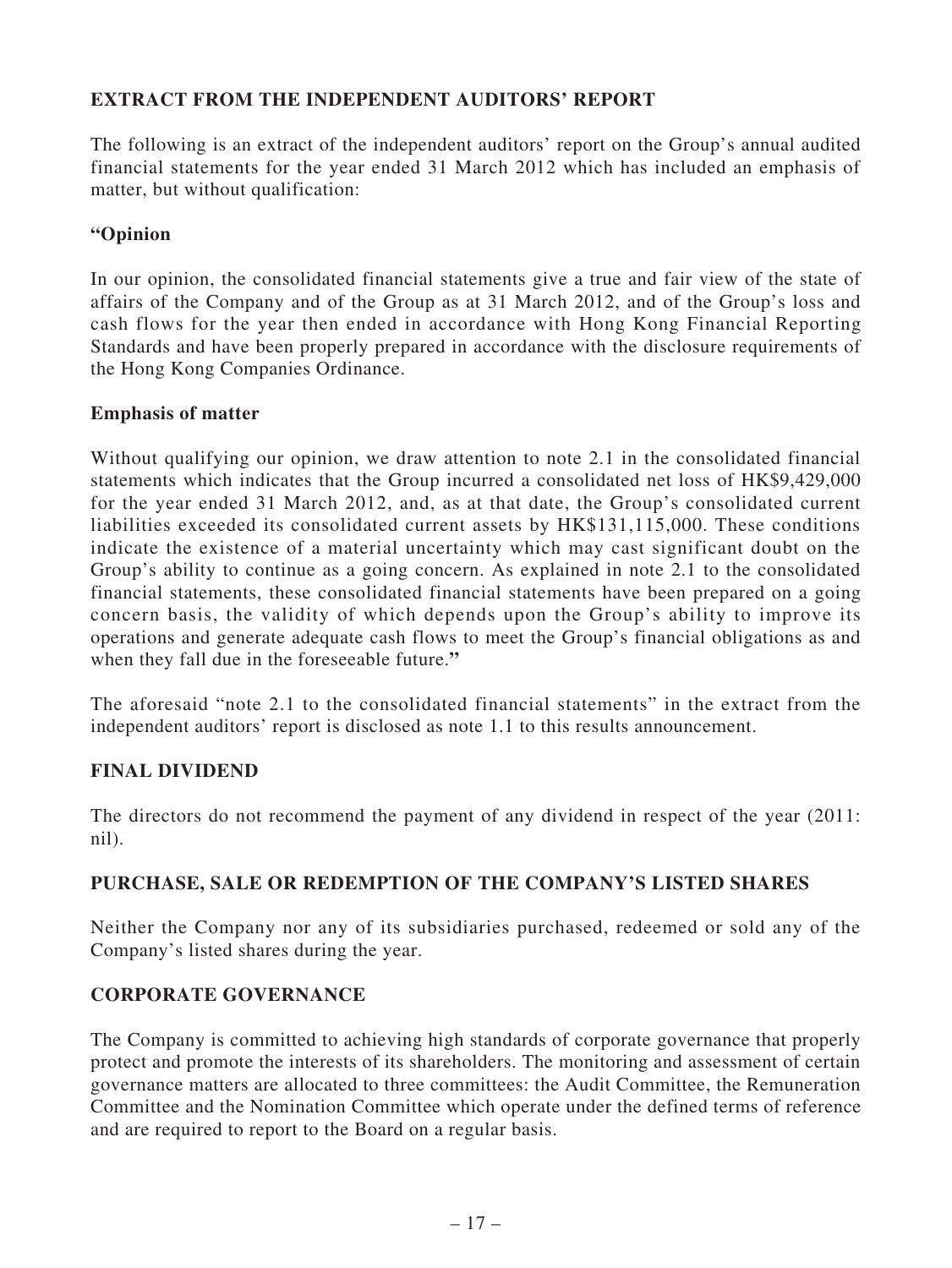## **CODE ON CORPORATE GOVERNANCE PRACTICES**

In the opinion of the Board, the Company had complied with the code provisions of the Code on Corporate Governance Practices (the "CG Code") contained in Appendix 14 of the Rules Governing the Listing of Securities on The Stock Exchange of Hong Kong Limited (the "Listing Rules") throughout the year ended 31 March 2012, except for code provisions A.1.1, A.4.1, A.4.2, B.1.3 and E.1.2, details of which are discussed in this announcement.

CG Code provision A.1.1 stipulates that the Board should meet regularly and board meeting should be held at least four times a year at approximately quarterly intervals. During the year, four board meetings were held to review and discuss the annual and interim results together with other corporate matters and transactions happened during the year. Although the board meetings held during the year were not convened on a quarterly basis, the directors considered that sufficient meetings had been held to cover all aspects of the Company's business.

CG Code provision A.4.1 stipulates that non-executive directors should be appointed for a specific term and subject to re-election. All the existing non-executive directors of the Company do not have a specific term of appointment but are subject to retirement by rotation and re-election at the Company's annual general meeting in accordance with the Bye-laws of the Company. As such, the Board considers that sufficient measures have been taken to ensure that the Company's corporate governance practices are no less exacting than those in the CG Code.

CG Code provision A.4.2 stipulates that every director, including those appointed for a specific term, should be subject to retirement by rotation at least once every three years. The Board will ensure the retirement of each director, other than those hold office as Executive Chairman or Managing Director, by rotation at least once every three years in order to comply with the CG Code. The Board presently considers that the continuity of office of the Executive Chairman and the Managing Director provides the Group a strong and consistent leadership and is of great importance to the smooth operations of the Group.

CG Code provision B.1.3 stipulates that the terms of reference of the Remuneration Committee should include, as a minimum, those specific duties as set out in the CG Code provisions. The Company has adopted the terms of reference for the Remuneration Committee on 21 December 2005, which were subsequently amended. Pursuant to the terms of reference for the Remuneration Committee, it is stipulated that the Remuneration Committee has the duty to "review" as opposed to "determine" the specific remuneration packages of executive directors and senior management.

The remuneration of the executive directors and senior management of the Company is reviewed by the Remuneration Committee and recommended to the Board and the chairman of the Board respectively for determination, taking into account of market pay and individual performance. In the opinion of the directors, the current practice serves the same purpose as laid down by the CG Code.

The code provision E.1.2 of the CG Code stipulates that the chairman of the Board should attend the annual general meeting (the "AGM") of the Company. The chairman did not attend the 2011 AGM due to other business engagement. Another director of the Company had chaired the 2011 AGM and answered questions from the shareholders.